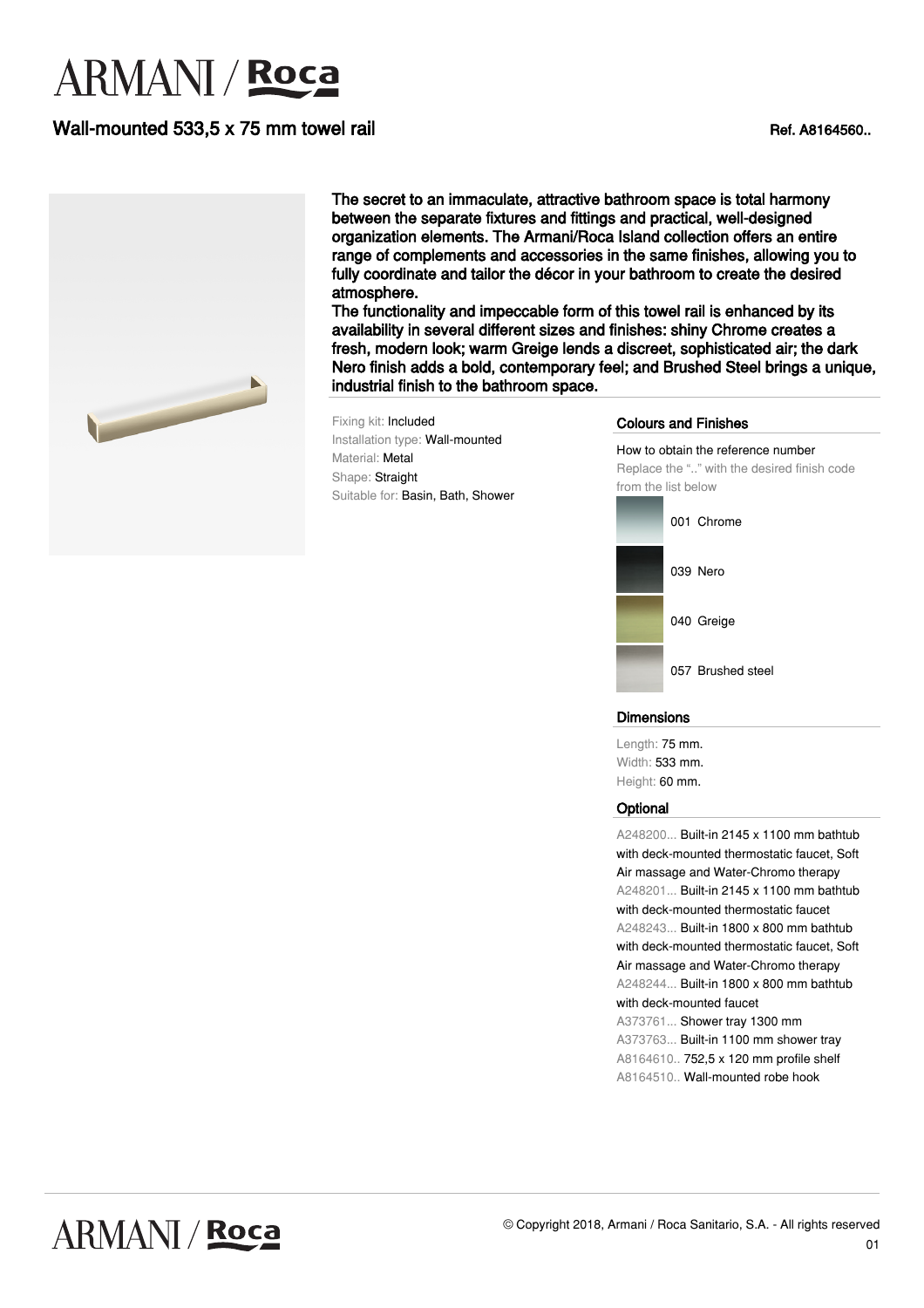

### Wall-mounted 533,5 x 75 mm towel rail Ref. A8164560..

#### Technical drawings